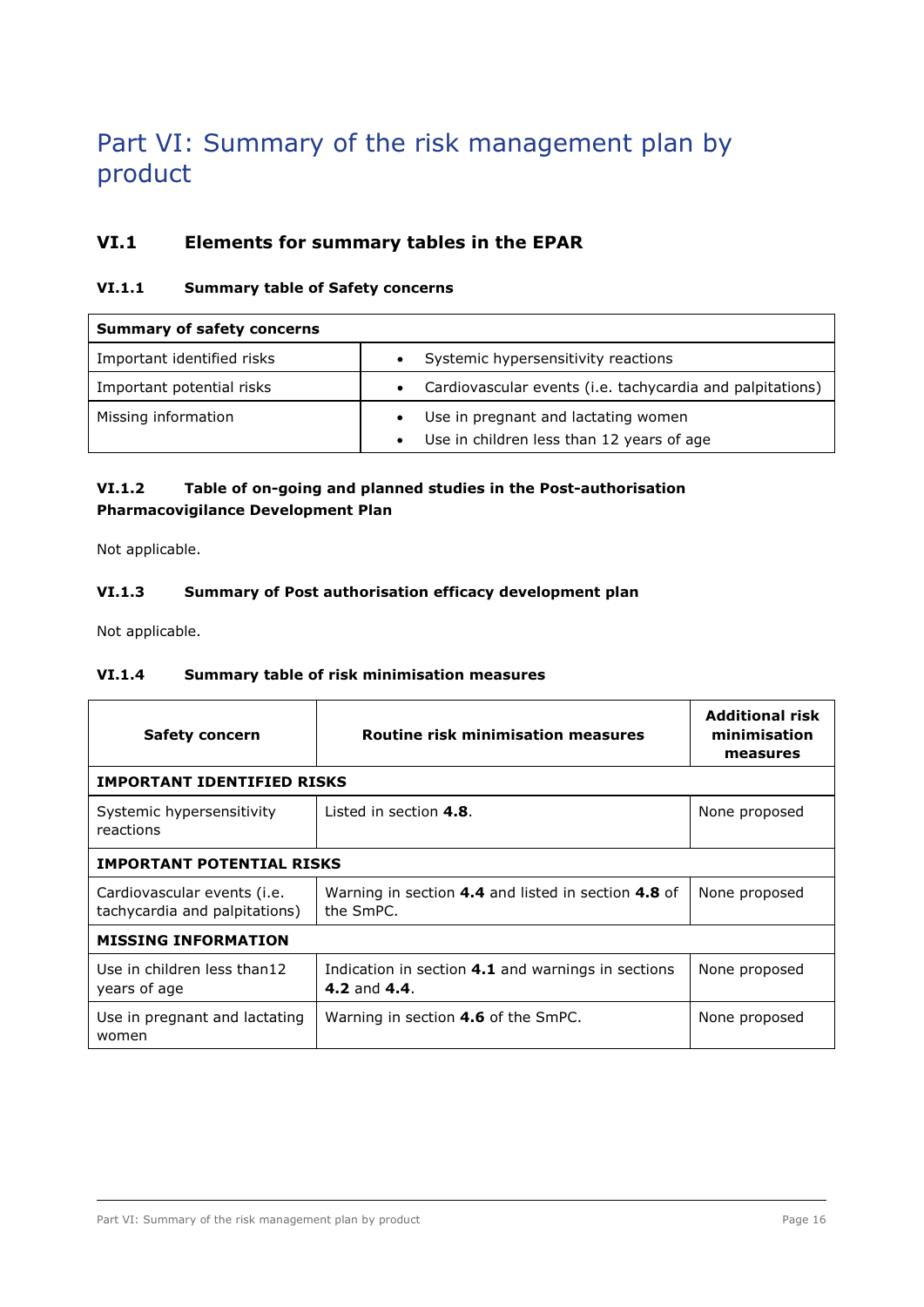# **VI.2 Elements for a public summary**

## **VI.2.1 Overview of disease epidemiology**

Fexofenadine hydrochloride is a non-sedating H1-antihistamine.

Fexofenadine 120 mg film-coated tablets are indicated for symptomatic relief of seasonal allergic rhinitis.

## **Seasonal allergic rhinitis**

Rhinitis is an inflammation of the nasal membranes that is characterized by sneezing, nasal congestion, nasal itching, and rhinorrhoea, in any combination. Inflammation of the mucous membranes is characterized by a complex interaction of inflammatory substances.

Allergic rhinitis is the most common form of rhinitis. It is an extremely common condition, affecting approximately 20% of the population. Although allergic rhinitis itself is not life-threatening (unless accompanied by severe asthma or anaphylaxis), morbidity from the condition can be significant.

Throughout the world, the prevalence of allergic rhinitis has slightly escalated. Currently, approximately 10 to 30% of adults and 40% of children are affected. The European Community Respiratory Health survey recorded a prevalence of 10 to 41% in adults with allergic rhinitis.

Fexofenadine 180 mg film-coated tablets are indicated for symptomatic relief of chronic idiopathic urticaria.

## **Chronic idiopathic urticaria**

Urticaria is not a single disease but a reaction pattern with the condition being defined as chronic if it persists for longer than 6 weeks. The mast cell degranulation results in extravasation of plasma into the dermis; urticaria is characterized by hives or wheals, which are oedematous and pruritic.

The mast cell is the primary agent in the pathogenesis of urticaria. Mast cell stimulation results in the release of both preformed (histamine) and newly formed (prostaglandin) substances from cytoplasmic granules, which cause wheal formation, vasodilatation, and erythema.

Studies aiming to assess the exact number of people having chronic urticaria in the general population are still missing. It has been estimated that this disease affects about 0.1% of the general population but the real number of people having chronic urticaria possibly exceeds this amount. Chronic urticaria occurs predominantly in adults; women are more commonly affected than men and the disease frequently shows a familiar pattern.

## **VI.2.2 Summary of treatment benefits**

Based on the available data from clinical studies and clinical experience of several years, fexofenadine represents an effective drug in the symptomatic relief of seasonal allergic rhinitis and chronic idiopathic urticaria.

If administered as indicated in the Summary of Product Characteristics and taking into account the contraindications, the warnings and precautions, fexofenadine can be considered effective in the approved indications and generally well tolerated.

## **VI.2.3 Unknowns relating to treatment benefits**

Not applicable.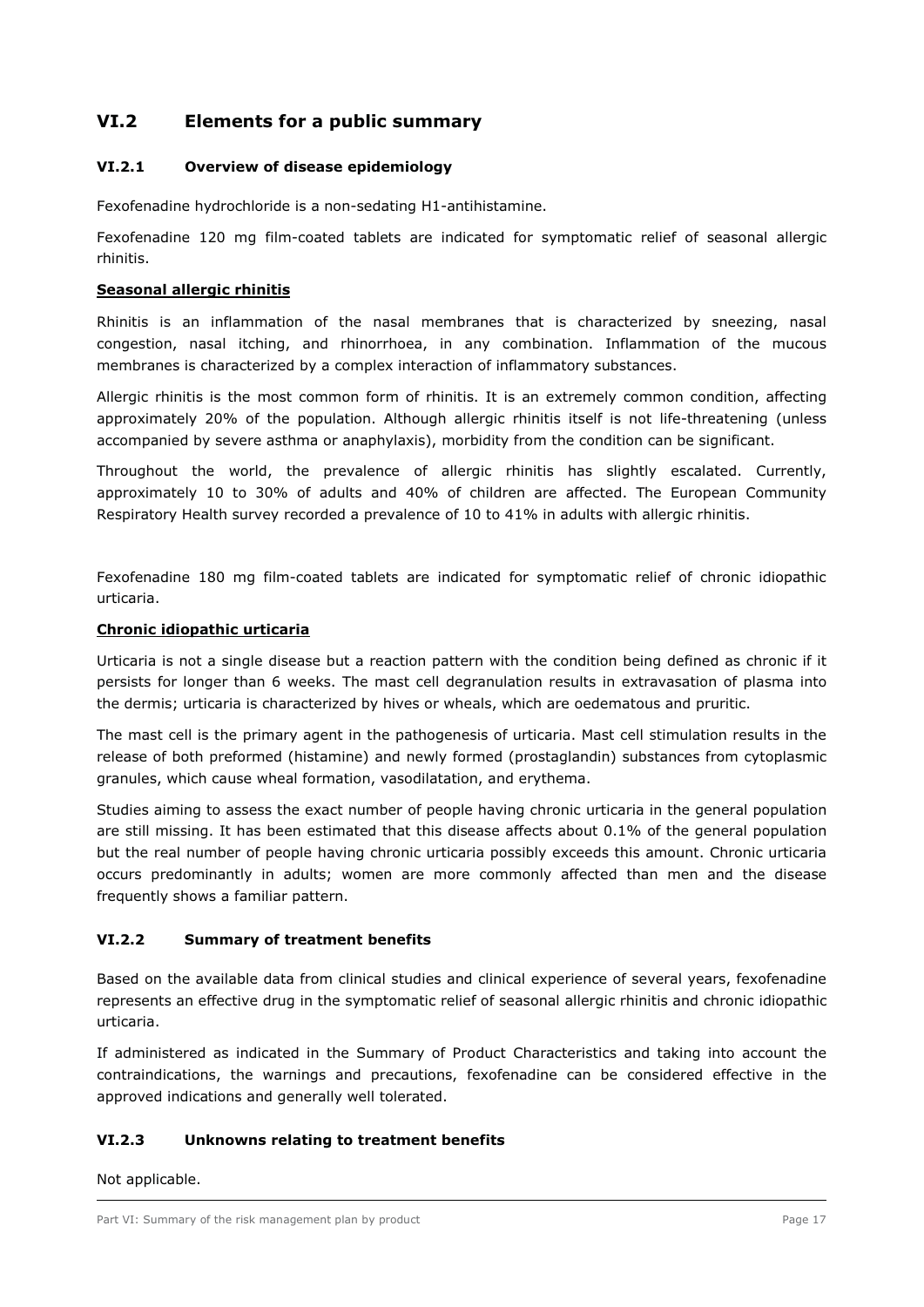## **VI.2.4 Summary of safety concerns**

## **Important identified risks**

| <b>Risk</b>                             | What is known                                                                                                                                                                                                    | <b>Preventability</b>                                                                                                   |
|-----------------------------------------|------------------------------------------------------------------------------------------------------------------------------------------------------------------------------------------------------------------|-------------------------------------------------------------------------------------------------------------------------|
| Allergy (hypersensitivity)<br>reactions | Patients taking fexofenadine<br>may rarely experience allergic<br>skin reactions such as eczema,<br>hives and itching, unexpected<br>swelling (oedema), chest<br>tightness, shortness of breath<br>and flushing. | Do not take fexofenadine if you<br>are allergic to fexofenadine or<br>any of the other ingredients of<br>this medicine. |

## **Important potential risks**

| <b>Risk</b>                          | What is known (Including reason why it is considered a<br>potential risk) |
|--------------------------------------|---------------------------------------------------------------------------|
| Heart and blood vessels events       | Patients should be warned that, antihistamines as a drug class,           |
| (i.e. faster heartbeat, feeling your | have been associated with faster heart beat (tachycardia) and             |
| heartbeat)                           | sensation of feeling their heartbeat (palpitations).                      |

## **Missing information**

| <b>Risk</b>                                 | What is known                                                                                                                                                                                                                                                                                                 |
|---------------------------------------------|---------------------------------------------------------------------------------------------------------------------------------------------------------------------------------------------------------------------------------------------------------------------------------------------------------------|
| Use in children less than12 years<br>of age | The efficacy and safety of fexofenadine has not been studied in<br>children under 12.                                                                                                                                                                                                                         |
| Use in pregnant and lactating<br>women      | There are no adequate data from the use of fexofenadine in<br>pregnant women. Fexofenadine should not be used during<br>pregnancy unless clearly necessary.                                                                                                                                                   |
|                                             | There are no data on the content in human milk after<br>administration of fexofenadine. However, when terfenadine was<br>administered to nursing mothers, fexofenadine was found to cross<br>into human breast milk. Therefore, it is not recommended to<br>administer fexofenadine to breastfeeding mothers. |

## **VI.2.5 Summary of risk minimisation measures by safety concern**

All medicines have a Summary of Product Characteristics (SmPC) which provides physicians, pharmacists and other health care professionals with details on how to use the medicine, the risks and recommendations for minimising them. An abbreviated version of this in lay language is provided in the form of the Patient Information Leaflet (PIL). The measures in these documents are known as routine risk minimisation measures.

This medicine has no additional risk minimisation measures.